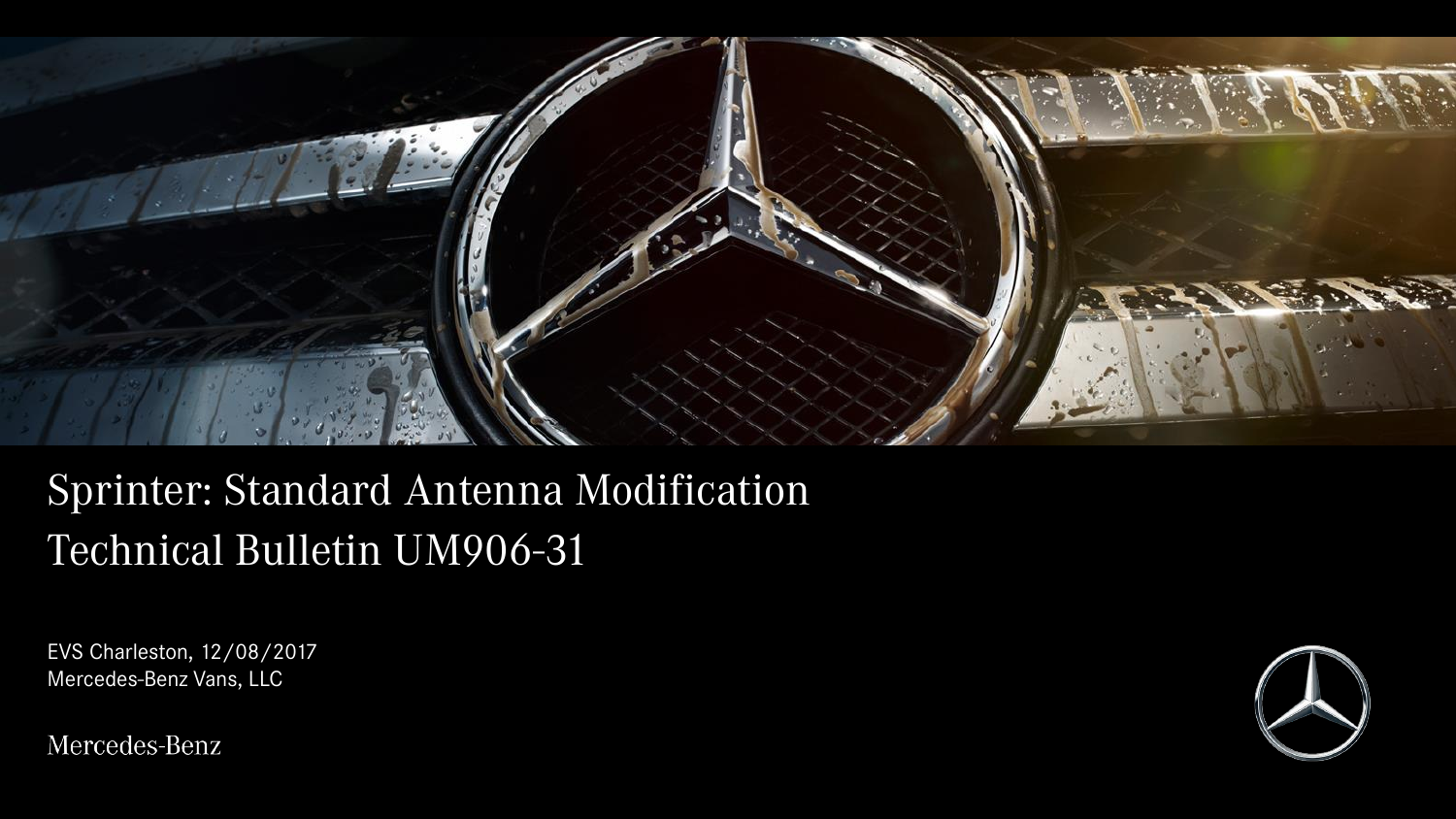Mercedes-Benz Vans, LLC does not warrant the accuracy of the information contained in this bulletin and reserves the right to modify or append this bulletin without prior notification. Mercedes-Benz disclaims all liability associated with the provision of this bulletin.

This bulletin is not intended to serve as a work instruction, but merely to provide some helpful information for upfitters to take into consideration before retrofitting or modifying a Mercedes-Benz or Freightliner Sprinter.

Prior to making any modification to or installing any equipment in or on a Mercedes-Benz or Freightliner Sprinter, you should review and insure compliance with all applicable laws and regulations, consult with Vans Engineering Support for Upfitter Management for additional and updated information, and read the Body & Equipment Guidelines for Sprinter Model Series 906.

#### Upfitter Management Vans Contacts:

For information or upfitter inquiries please submit a request via our website: [www.upfitterportal.com](http://www.upfitterportalcom/)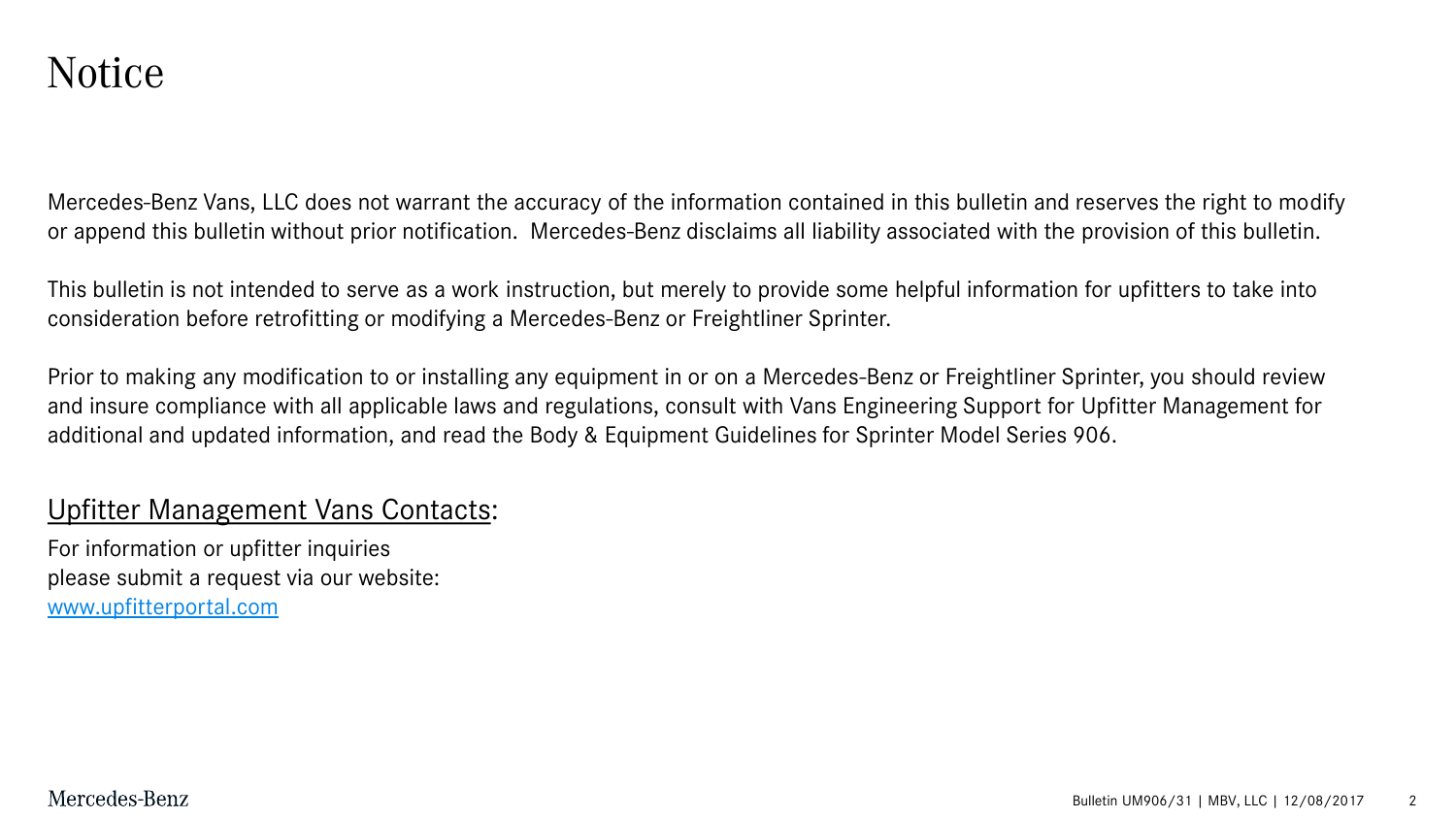### Standard Antenna Modification Identification

#### **An updated exterior antenna has begun being installed on all versions of the current generation Sprinters**



The antenna size, interface, and mounting has changed and directly affects Upfitters who relocate the antenna and/or order the radio prep package and utilize the antenna with aftermarket radios.

#### **This new antenna is easily identifiable:**







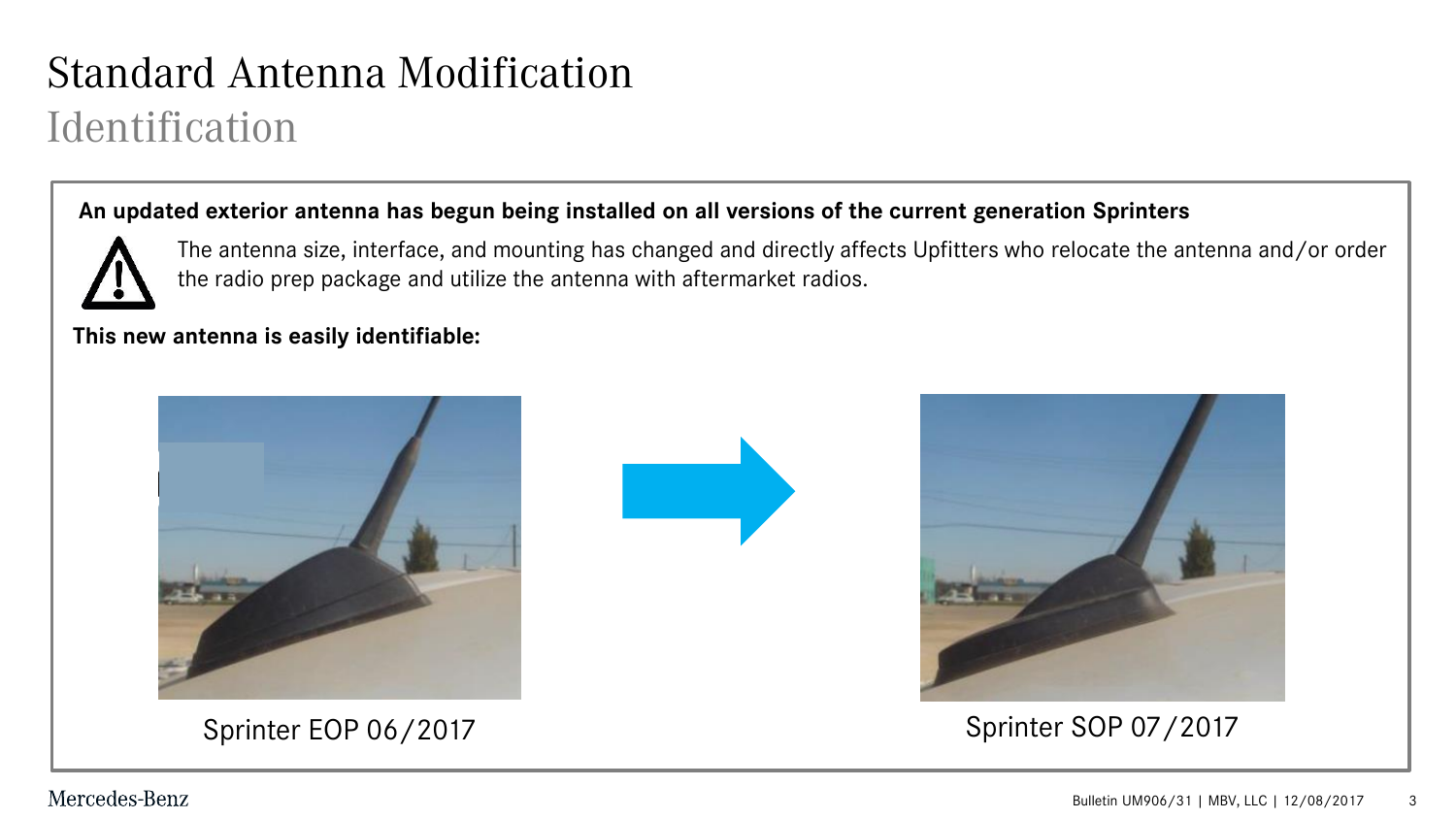## Sprinter Retrofitting of Rear View Camera Relocating Antenna

Relocating the antenna requires a significantly larger cutout with a significantly different pattern: **Old Cutout New Cutout New Cutout** Direction of Travel  $17,8$   $_{0,1}$  $3\frac{0}{-0.1}$  x45°  $_{\pm 0.1}$ R2.5 -0.5 36  $10*01$  $34 \pm 0.1$  $|A|$ 40 ±0.1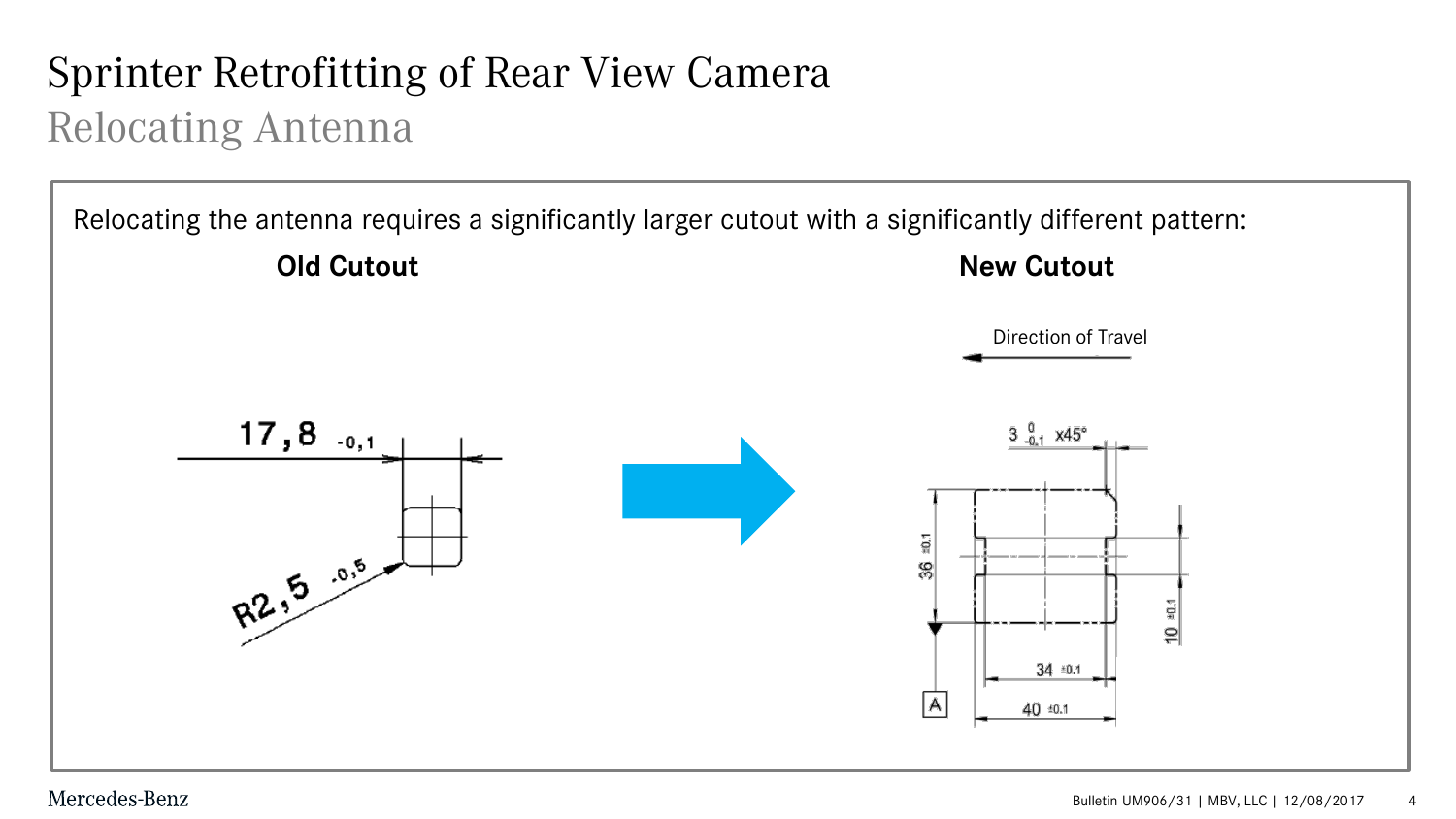## Sprinter Retrofitting of Rear View Camera Relocating Antenna

Mounting to the roof is done utilizing different hardware:

**Old Mounting Interface and South American Service Service Service Service Service Service Service Service Service Service Service Service Service Service Service Service Service Service Service Service Service Service Ser** 

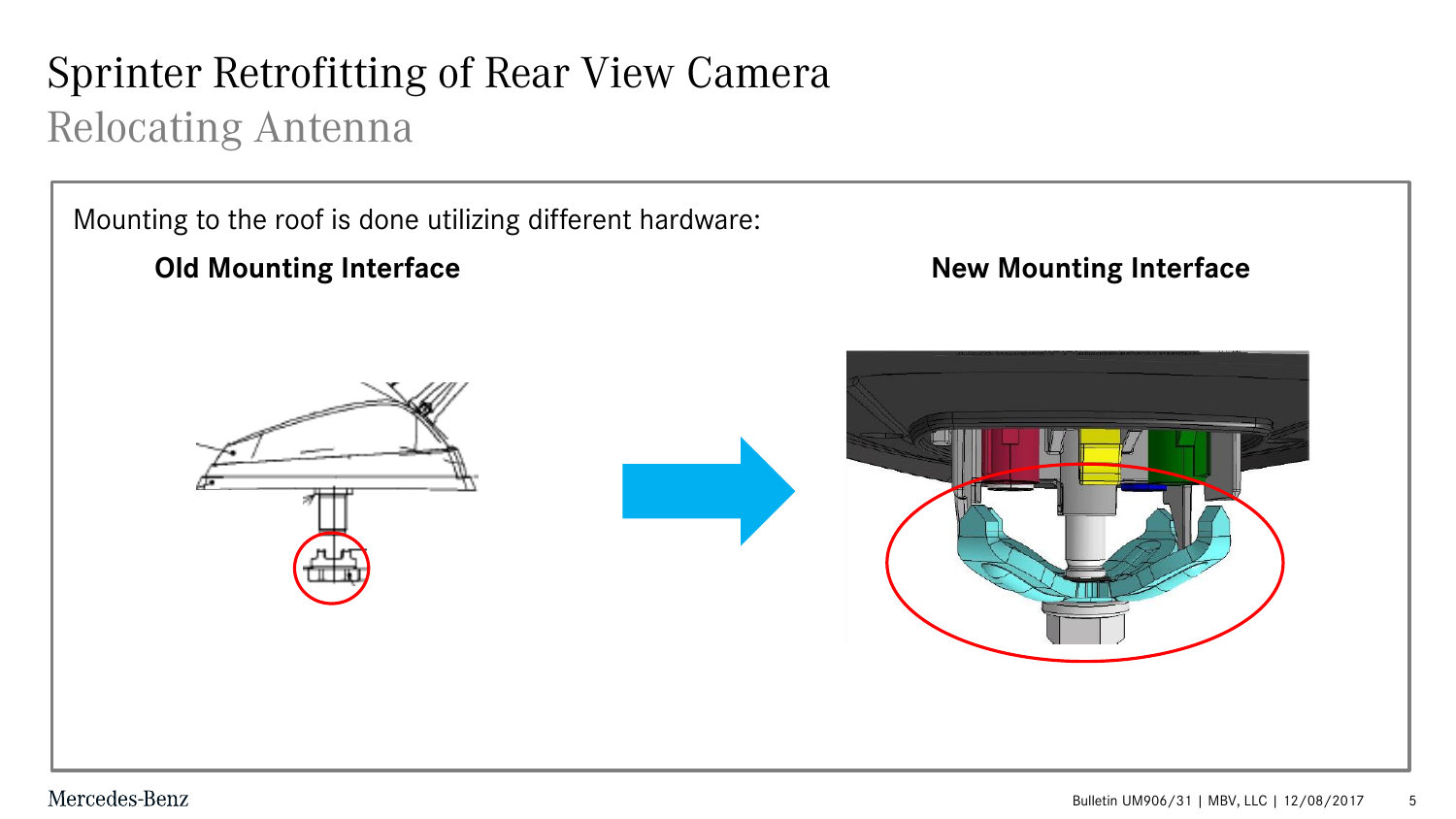### Sprinter Retrofitting of Rear View Camera Wiring Interface

Connections to the antenna are now made at the base of the antenna instead of in-line to it.



#### **Old Wiring Interface <b>New Wiring Interface**

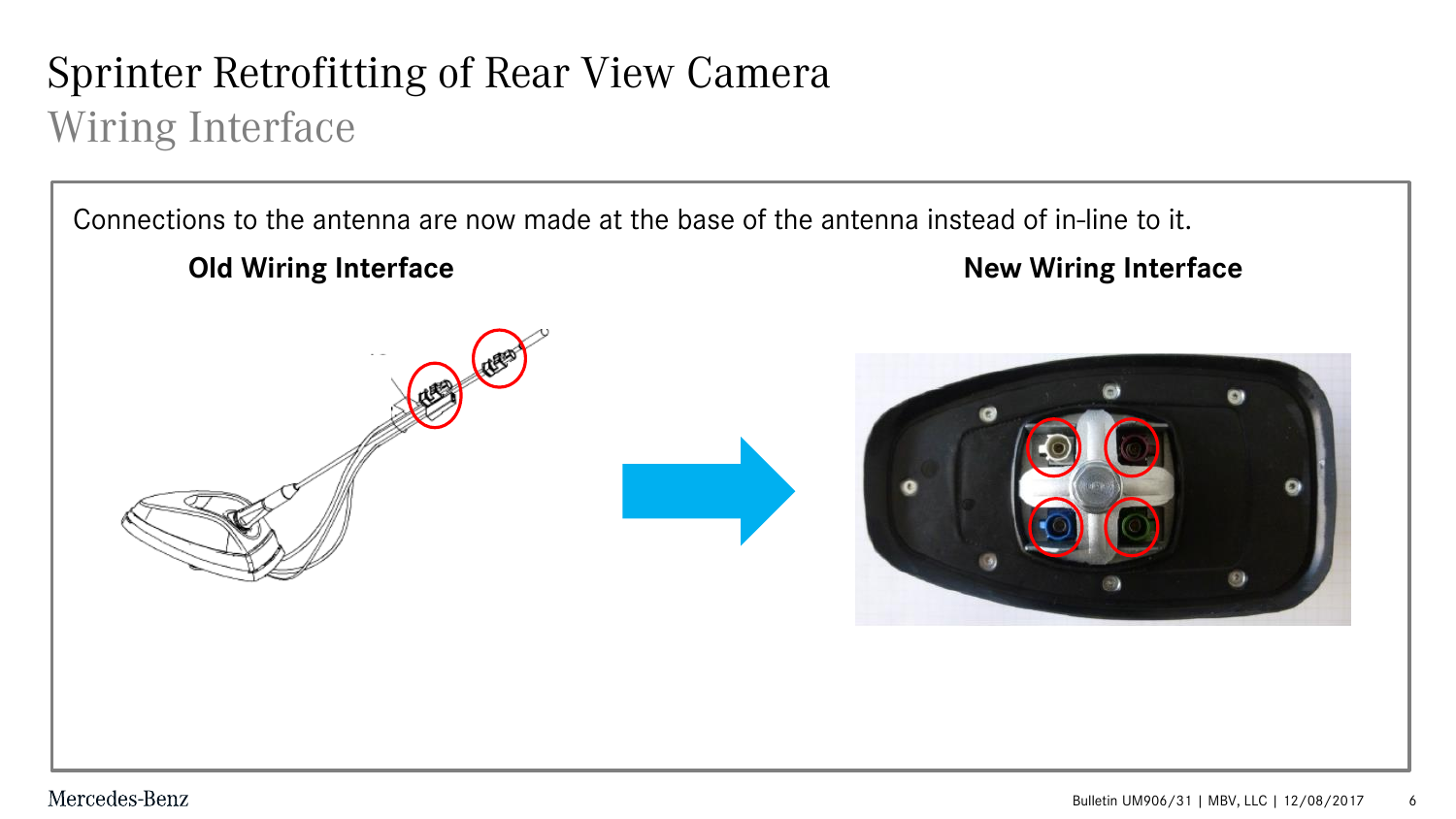## Sprinter Retrofitting of Rear View Camera Wiring Interface Option Codes EN6/EN7/ER0